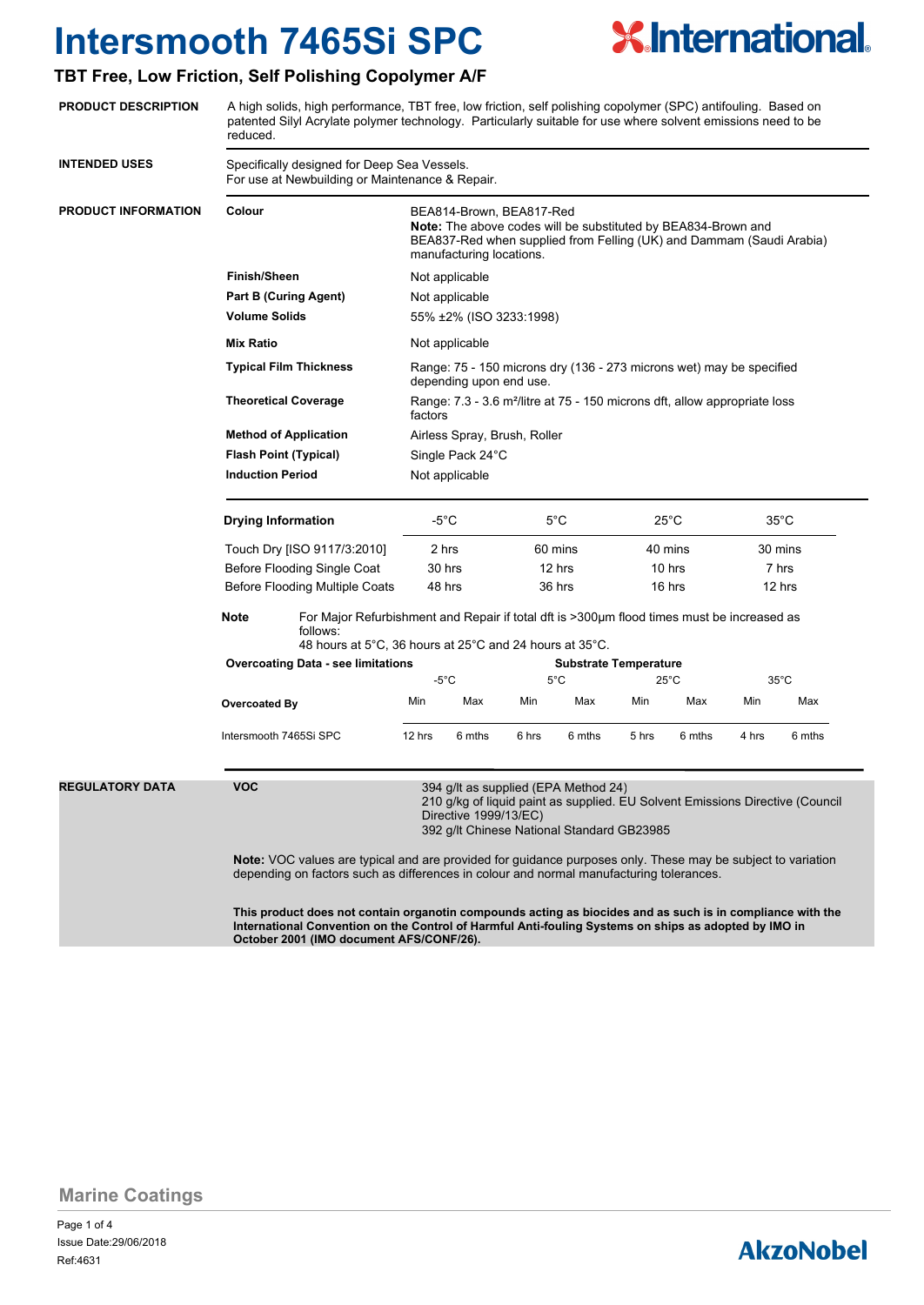

#### **TBT Free, Low Friction, Self Polishing Copolymer A/F**

**CERTIFICATION**

When used as part of an approved scheme, this product has the following certification:

Product recognised by the following classification societies as compliant with the International Convention on the Control of Harmful Anti-fouling Systems on Ships, 2001 (AFS 2001):

- Bureau Veritas
- Det Norske Veritas
- Lloyds Register

Approvals issued by external bodies may be dependent upon formulation and/ or manufacturing site. Consult your International Paint representative for details.

**SYSTEMS AND** Consult your International Paint representative for the system best suited for the surfaces to be protected. **COMPATIBILITY**

**SURFACE PREPARATIONS**

Use in accordance with the standard Worldwide Marine Specifications. All surfaces to be coated should be clean, dry and free from contamination.

High pressure fresh water wash or fresh water wash, as appropriate, and remove all oil or grease, soluble contaminants and other foreign matter in accordance with SSPC-SP1 solvent cleaning.

#### **NEWBUILDING**

Intersmooth 7465Si SPC should always be applied over a recommended primer coating scheme. The primer surface should be dry and free from all contamination, and Intersmooth 7465Si SPC must be applied within the overcoating intervals specified (consult the relevant product data sheet).

Areas of breakdown, damage etc. should be prepared to the specified standard (eg. Sa2½ (ISO 8501-1:2007)) and primed prior to the application of Intersmooth 7465Si SPC.

#### **MAJOR REFURBISHMENT**

Intersmooth 7465Si SPC should always be applied over a recommended primer coating scheme. The primer surface should be dry and free from all contamination, and Intersmooth 7465Si SPC must be applied within the overcoating intervals specified (consult the relevant product data sheet).

Areas of breakdown, damage etc. should be prepared to the specified standard (eg. SSPC-SP10) and primed prior to the application of Intersmooth 7465Si SPC.

#### **REPAIR**

Application of Intersmooth 7465Si SPC over self:

Clean the entire area with close high pressure fresh water washing using a fan-jet lance held close to the surface (3,000 p.s.i., 211 kg/cm²) as soon as the vessel enters dock and before it dries out. Consult the recommended anticorrosive primer system and apply Intersmooth 7465Si SPC within the overcoatng interval specified for the primer (consult the relevant primer data sheets).

Application of Intersmooth 7465Si SPC over International Paint TBT-Free, International Paint Intersmooth SPC or competitors antifoulings:

Consult your International Paint representative for specific recommendations.

**Marine Coatings**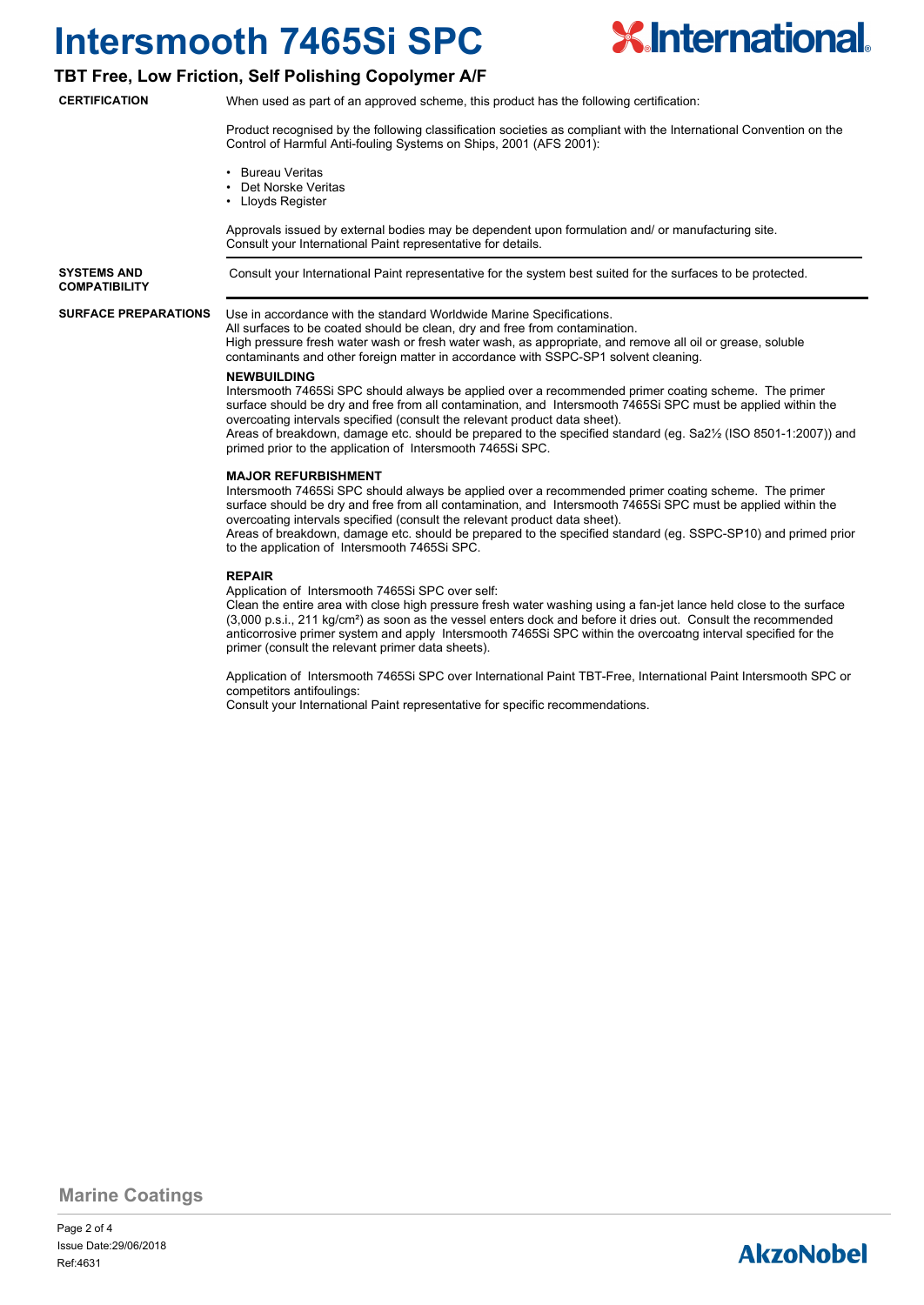

### **TBT Free, Low Friction, Self Polishing Copolymer A/F**

| <b>APPLICATION</b>                                                                                                                                                                                                                                                                                                                                                                                                                                                                                                                                                                                                                                                                                                                                                                                                                                                                                                                                                                                                                                                             |                                                                                                                                                                                                                                                         |  |  |  |  |  |
|--------------------------------------------------------------------------------------------------------------------------------------------------------------------------------------------------------------------------------------------------------------------------------------------------------------------------------------------------------------------------------------------------------------------------------------------------------------------------------------------------------------------------------------------------------------------------------------------------------------------------------------------------------------------------------------------------------------------------------------------------------------------------------------------------------------------------------------------------------------------------------------------------------------------------------------------------------------------------------------------------------------------------------------------------------------------------------|---------------------------------------------------------------------------------------------------------------------------------------------------------------------------------------------------------------------------------------------------------|--|--|--|--|--|
| Mixing                                                                                                                                                                                                                                                                                                                                                                                                                                                                                                                                                                                                                                                                                                                                                                                                                                                                                                                                                                                                                                                                         | This material is a one pack coating and should always be mixed thoroughly with a power agitator before<br>application.                                                                                                                                  |  |  |  |  |  |
| <b>Thinner</b>                                                                                                                                                                                                                                                                                                                                                                                                                                                                                                                                                                                                                                                                                                                                                                                                                                                                                                                                                                                                                                                                 | International GTA007. Thinning is not normally required. Consult the local representative for advice during<br>application in extreme conditions. Do not thin more than allowed by local environmental legislation.                                     |  |  |  |  |  |
| <b>Airless Spray</b>                                                                                                                                                                                                                                                                                                                                                                                                                                                                                                                                                                                                                                                                                                                                                                                                                                                                                                                                                                                                                                                           | Recommended<br>Tip Range 0.54-0.8 mm (21-31 thou)<br>Total output fluid pressure at spray tip not less than 190 kg/cm <sup>2</sup> (2700 p.s.i.)                                                                                                        |  |  |  |  |  |
| <b>Conventional Spray</b>                                                                                                                                                                                                                                                                                                                                                                                                                                                                                                                                                                                                                                                                                                                                                                                                                                                                                                                                                                                                                                                      | Application by conventional spray is not recommended.                                                                                                                                                                                                   |  |  |  |  |  |
| <b>Brush</b>                                                                                                                                                                                                                                                                                                                                                                                                                                                                                                                                                                                                                                                                                                                                                                                                                                                                                                                                                                                                                                                                   | Application by brush is recommended for small areas only. Multiple coats may be required to achieve specified film<br>thickness.                                                                                                                        |  |  |  |  |  |
| Roller                                                                                                                                                                                                                                                                                                                                                                                                                                                                                                                                                                                                                                                                                                                                                                                                                                                                                                                                                                                                                                                                         | Application by roller is recommended for small areas only. Multiple coats may be required to achieve specified film<br>thickness.                                                                                                                       |  |  |  |  |  |
| <b>Cleaner</b>                                                                                                                                                                                                                                                                                                                                                                                                                                                                                                                                                                                                                                                                                                                                                                                                                                                                                                                                                                                                                                                                 | International GTA007                                                                                                                                                                                                                                    |  |  |  |  |  |
| <b>Work Stoppages and Cleanup</b>                                                                                                                                                                                                                                                                                                                                                                                                                                                                                                                                                                                                                                                                                                                                                                                                                                                                                                                                                                                                                                              | Thoroughly flush all equipment with GTA007. All unused material should be stored in tightly closed containers.<br>Partially filled containers may show a viscosity increase of the material after storage. Material should be filtered<br>prior to use. |  |  |  |  |  |
| Welding                                                                                                                                                                                                                                                                                                                                                                                                                                                                                                                                                                                                                                                                                                                                                                                                                                                                                                                                                                                                                                                                        | In the event welding or flame cutting is performed on metal coated with this product, dust and fumes will be<br>emitted which will require the use of appropriate personal protective equipment and adequate local exhaust<br>ventilation.              |  |  |  |  |  |
| <b>SAFETY</b>                                                                                                                                                                                                                                                                                                                                                                                                                                                                                                                                                                                                                                                                                                                                                                                                                                                                                                                                                                                                                                                                  | All work involving the application and use of this product should be performed in compliance with all<br>relevant national Health, Safety & Environmental standards and regulations.                                                                    |  |  |  |  |  |
| Prior to use, obtain, consult and follow the Material Safety Data Sheet for this product concerning health<br>and safety information. Read and follow all precautionary notices on the Material Safety Data Sheet and<br>container labels. If you do not fully understand these warnings and instructions or if you can not strictly<br>comply with them, do not use this product. Proper ventilation and protective measures must be provided<br>during application and drying to keep solvent vapour concentrations within safe limits and to protect<br>against toxic or oxygen deficient hazards. Take precautions to avoid skin and eye contact (ie. gloves,<br>goggles, face masks, barrier creams etc.) Actual safety measures are dependant on application methods<br>and work environment.<br><b>EMERGENCY CONTACT NUMBERS:</b><br>USA/Canada - Medical Advisory Number 1-800-854-6813<br>Europe - Contact (44) 191 4696111. For advice to Doctors & Hospitals only contact (44) 207 6359191<br>China - Contact (86) 532 83889090<br>R.O.W. - Contact Regional Office |                                                                                                                                                                                                                                                         |  |  |  |  |  |

**Marine Coatings**